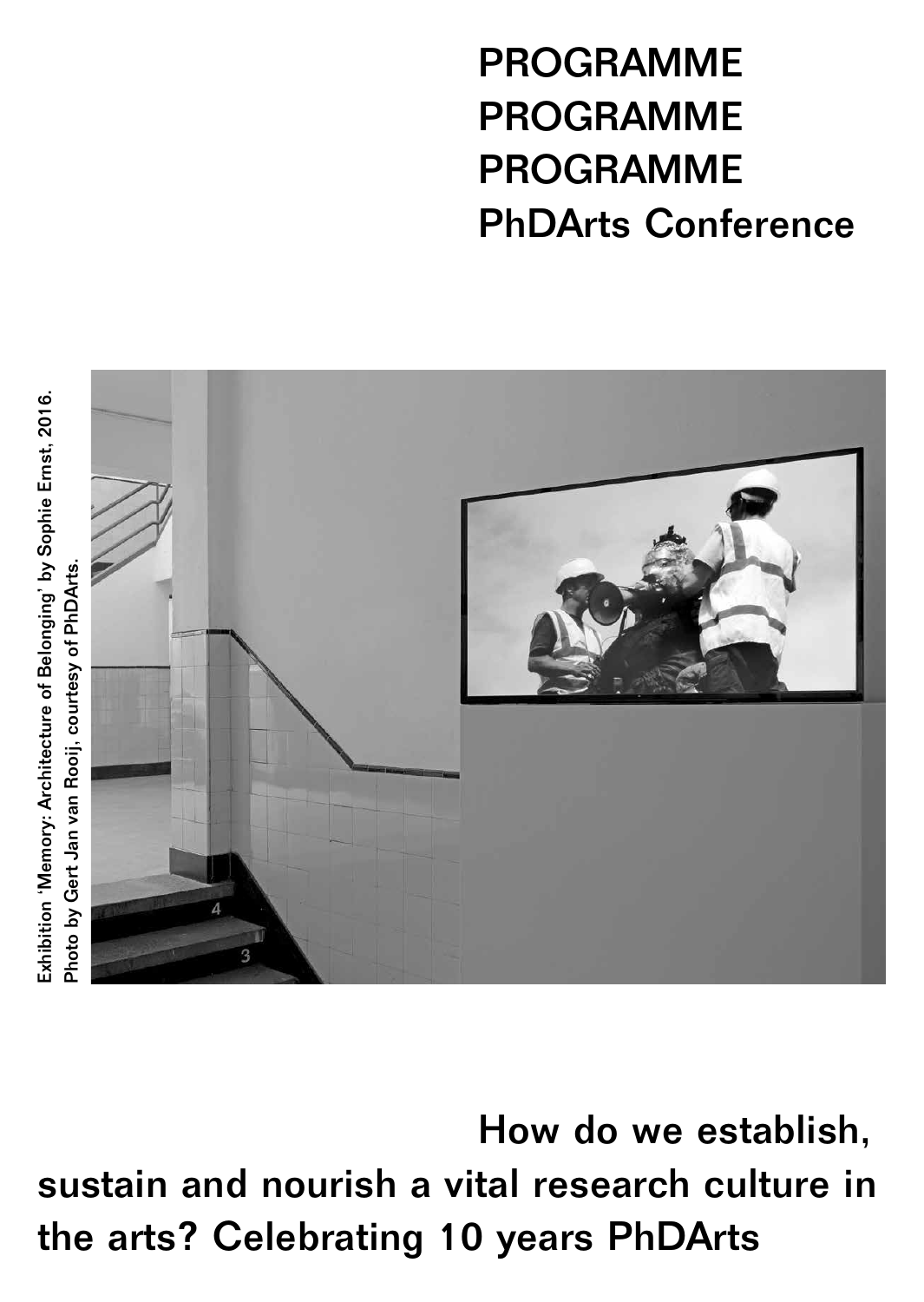#### CELEBRATING 10 YEARS PHDARTS

Ten years ago, in September 2008, the PhDArts doctoral programme in visual art and design was launched. PhDArts and its sister programme in music docARTES, which had started five years earlier, constitute the main pillars of the Academy of Creative and Performing Arts (ACPA). ACPA is an Institute of the Faculty of Humanities at Leiden University and embodies the collaboration between Leiden University and the University of the Arts in The Hague.

PhDArts offers supervision for artists and designers who conduct PhD research, as well as a graduate education programme in artistic research. Over the past ten years, PhDArts has gained valuable experience. During its efforts to establish a research culture in visual art at the doctoral level, many challenges have been met, and its achievements are perhaps best summarized by the fact that at this moment PhDArts has seen eight successfully-completed doctoral trajectories. This first decade of PhDArts thus gives ample cause for celebration!

During this same period, a growing number of new initiatives in the field of artistic research have seen the light of day in The Netherlands. Artistic research is steadily gaining ground as different PhD programmes in artistic research are being developed in a collaborative effort between universities and art schools.

To mark its anniversary, PhDArts is organizing a two-day conference that will address the question of how to establish, nurture and expand a research culture in the arts nationwide. The first condition for a vital research culture and flourishing community is the lively exchange of insights, experiences and knowledge between researchers. Researchers from various institutions have thus been invited to present their research projects. The question of how to build a research culture will also be addressed by two keynote speakers: Prof.dr.ir. Peter-Paul Verbeek (University of Twente) and dr. Henk Oosterling (Erasmus University).

Artistic research is an important enrichment of the art world, creating possibilities for critical reflection and experimentation, and for an engaged response to the market-driven forces that rule the production of art in our neoliberal society. Artistic research embodies the potential for new categories of art making, for both new relationships and contexts, and inspires heterogeneous and collaborative practices.

> Prof. dr. Janneke Wesseling Director PhDArts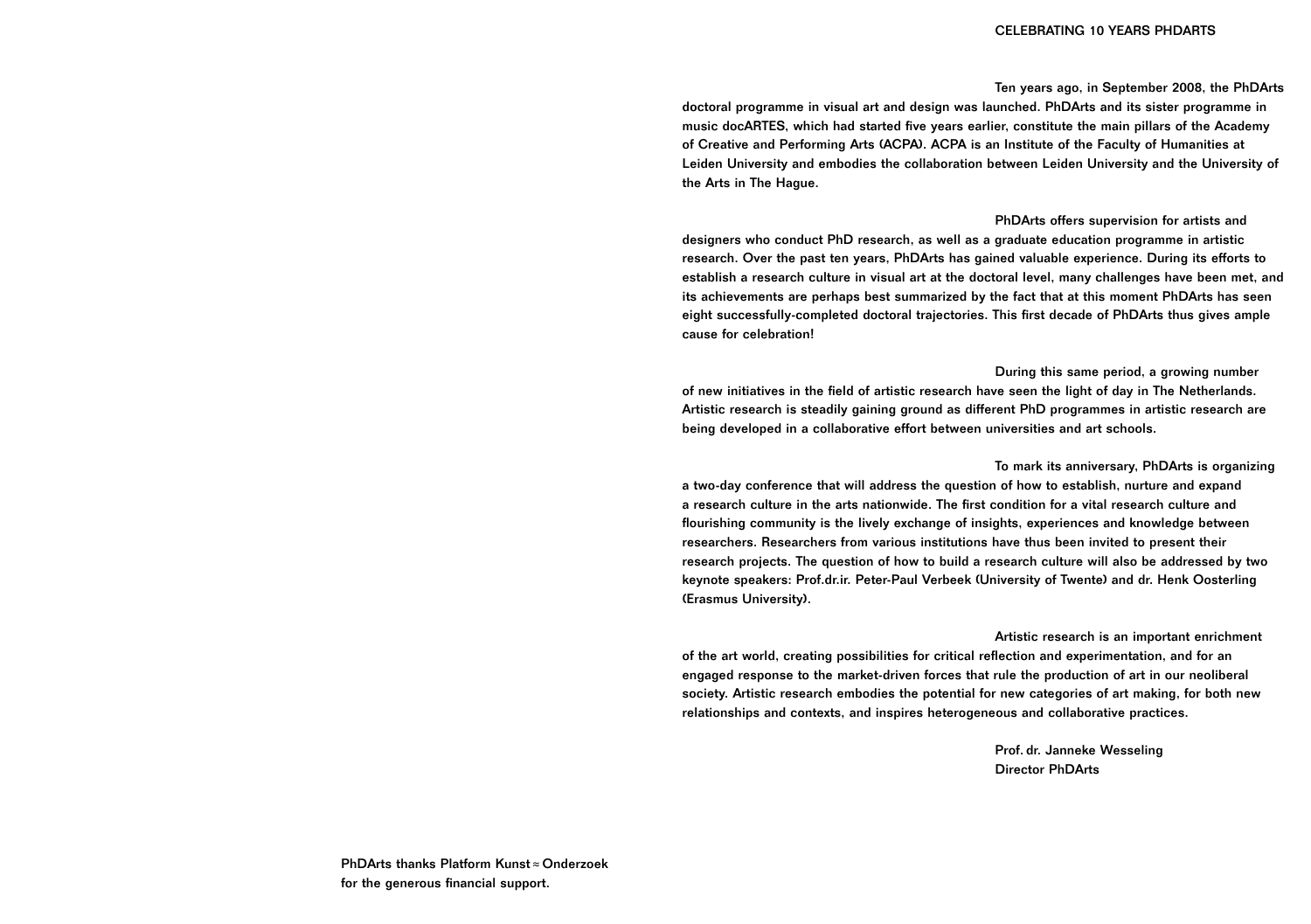### Henk Oosterling

was Associate Professor at the Philosophy Department of Erasmus University Rotterdam until 2018. He was director of the Centre for Philosophy & Arts, chairman of the Dutch Aesthetics Federation, and board member of the International Association for Philosophy and Literature. Between 1997–2004 he initiated and coordinated the academic international research program Intermediality, collaborating with artists and directors from all disciplines, and thematicizing crossovers between philosophy, arts and politics. His research focused on visual and performing arts, gradually shifting to architecture and design. Next to this he researched and published on media literacy. In 2004 Oosterling initiated a long-term educational urban renovation program called Rotterdam Vakmanstad Skillcity (RVS). This strategy for intercultural and eco-social education, focused on media literacy and eco literacy, was adopted by the Rotterdam city council and was implemented in primary and secondary school curricula in 2008. Oosterling directed RVS from 2007 to 2016. At present he is advisor for educational innovation at ArtEZ and Codarts universities of the arts.

# dr. Henk Oosterling ART-BASED RESEARCH AS HYPOCRITICAL **REFLACTION**

### KEYNOTE LECTURE

Isn't art-based research first and foremost a reflective practice? Sure. Yet this reflection is neither rooted in the self of the maker (autonomous subject) nor in the matter of facts (objective truth) that guarantee the scientific quality of a PhD thesis. Given the collaborative focus of many contemporary art practices, a focus that has overruled the idea of individual autonomy, what mobilizes these artistic projects might be a matter of concern: reflection in action, reflaction. The exemplification of this concern is exposed by artistic media that interact in connecting humans, non-humans and matter. In exploring this rooted or 'radical medio-crity' – this being rooted in the world by the rule of the medium – Oosterling addresses the discourse shift from hierarchical categorization to collaborative exemplification. Acknowledging the counterintuitive fact that the corresponding paradigmatic metaphors of the pyramid and the network do not exclude but rather supplement each other, he will explore what the postcritical value of art-based research can be in the context of academic research. Current 'reflactive' art practices, rather than being more critical than critical i.e. hypercritical, turn out to be hypocritical in explicating and transforming their own medial presuppositions.

Thursday October 18 CONFERENCE DAY 1

# Thursday October 18 CONFERENCE DAY 1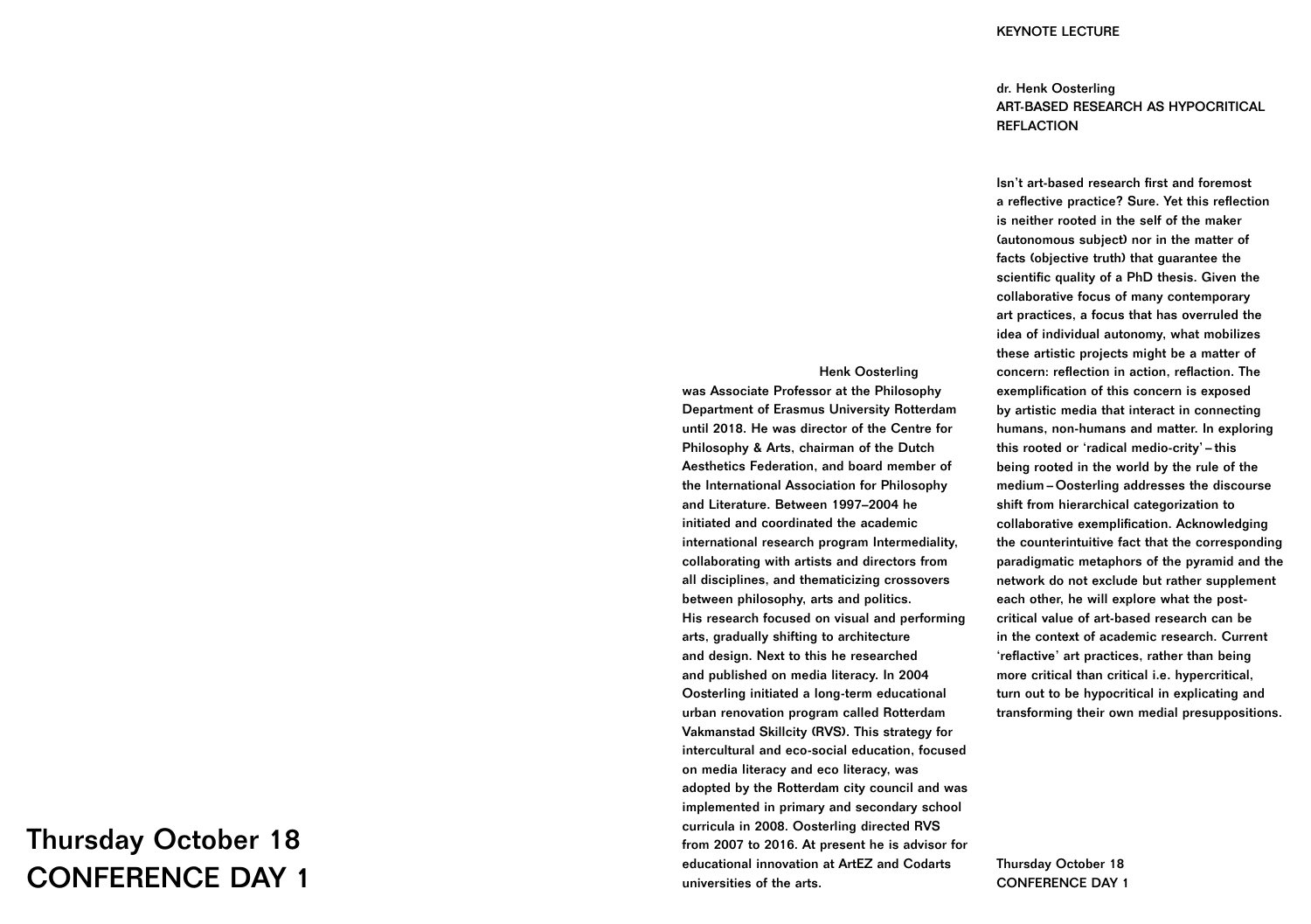# Aymeric Mansoux WHO IS YOUR AUDIENCE?

Who is your audience? The question is a classic in art education. It presupposes that making art can be treated as a product with a clear target group in mind for its consumption. It is based on the assumption that questions of aesthetics, cultural production and diffusion, and marketing, can easily overlap. While the latter is often reinforced by socioeconomic issues related to the status of the artist and an increasing need to brand a practice in the age of publishing platforms, asking such a question leads in fact to more questions about what constitutes an art practice and how it can be disseminated. Drawing from personal works and projects, Mansoux will talk about how the process of making art and publishing takes form within his own practice. Through the presentation he will argue that the dissemination of artistic research should not limit itself to a single final object, and that the value of artistic research resides precisely in the exposure of all its messiness. Finally, Mansoux will briefly show how this understanding of artistic practice and research is informing some of the teaching methods that are being used at the Experimental Publishing Master course of the Piet Zwart Institute, Willem de Kooning Academy.

#### Aymeric Mansoux

has been messing around with computers and networks for far too long. Recent projects include Naked on Pluto (VIDA award) and the SKOR Codex (Japan Media Art award). His latest collaboration is an 8-bit adventure NES video game about the manipulation of public opinion and whistleblowing. Aymeric received his doctorate from the Centre for Cultural Studies at Goldsmiths, University of London (2017), for his investigation into the decay of cultural diversity and the technolegal forms of social organization within free and open source based cultural practices. He currently runs the Experimental Publishing Master course at the Piet Zwart Institute, Rotterdam. More information at www.monoskop.org/Aymeric\_Mansoux.

David Weber-Krebs

David Weber-Krebs THE ACTUAL EVENT

is an artist and a researcher based in Brussels. He studied at the University of Fribourg and the Amsterdam School of the Arts. Recent works for theatre are the performances Tonight, lights out! (2011/2013), Balthazar (2011/2015) and The Guardians of Sleep (2017), and the installations Immersion (2014) at the Weltkulturen Museum, Frankfurt and The Earthly Paradise (2017) at Museum für Neue Kunst, Freiburg. David is member of THIRD, the third cycle research group of DAS Graduate School, University of the Arts, Amsterdam. He is affiliated as a doctoral artistic researcher to KASK & Conservatory, School of Arts of the University College Ghent. His research project (The Sublime in the Anthropocene, the Smallest Degree of Participation) is financed by the Arts Research Fund of the University College Ghent. More information at www.davidweberkrebs.org. before arriving here. There are some vapors expanding in the space. Gaseous fluids. Smells. All this is in a mutual interaction. The material. The anthropos. The barely visible. The immaterial. They intermingle. They process. They transform. They have to negotiate with one another. Something is at stake here. The anthropos holds his breath. Something is at stake here. In this lecture-performance David Weber-Krebs will analyze what happens when strangers gather in spaces. How does their presence change this place? What happens before, after or during the actual event in which they are due to participate? Thursday October 18 CONFERENCE DAY 1

#### **PRESENTATION**

Let's imagine people in the foyer of a theatre, waiting for the door to open. The door opens and they enter the theatre. When everybody is inside, the door is closed behind them. There is no tribune. No stage. It is an enclosed space and what people share here is air. The air that was there before they entered. The air that now mingles with the air that all of them carried inside. Each one for herself/himself. They breathe this air together now. They all share this air now. (Somehow) they have to negotiate it. There is something at stake here. A fragile balance of some kind. The temperature rises. There is also some dust in the game. The dust that was sleeping for years in those curtains. The dust that was carried inside by some people or that slipped inside while the door was open. Maybe some of it comes from the construction works at the other side of the road. Maybe some of it crossed oceans

# Thursday October 18 CONFERENCE DAY 1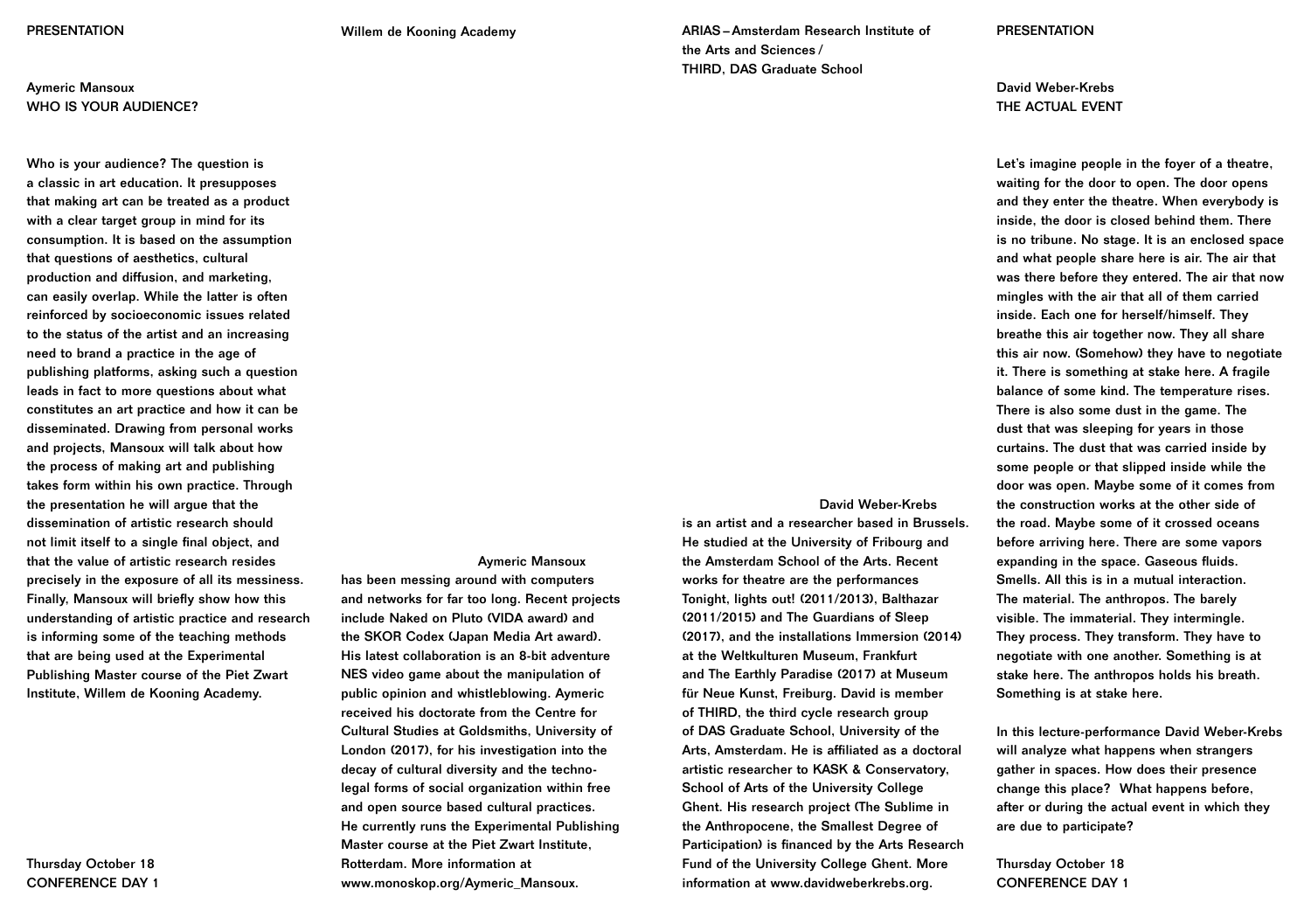# Yael Davids A DAILY PRACTICE

How can perceived limitations acquire a certain legibility that, like a compass, may reveal an alternative route towards (self-) understanding and institutional understanding? Inspired by the work of physical therapist Moshé Feldenkrais, whose methodology seeks to cultivate acute bodily and mental awareness, Davids deploys weekly Feldenkrais sessions. These sessions are a meditation on the potential of an institution to exert a refined, heightened sense of listening towards its inner workings, its collection, and its transactions with both artists and the public. With each session taking place on the floor and with all members of the audience invited to participate, these sessions operate as an exercise in horizontality, unity and democracy. Extending the research to the institutional framework of pedagogy, the question is how to integrate (self-)awareness around limitations within a pedagogical context. How can both student and teacher reorient the value placed on limitations?

ARIAS – Amsterdam Research Institute of the Arts and Sciences / Creator Doctus, Gerrit Rietveld Academie

Yael Davids studied Fine Arts at the Gerrit Rietveld Academie, Amsterdam, sculpture studies at the Pratt Institute, New York, and dance pedagogy at the Remscheid Academy, Germany. Davids is the first candidate of the new research trajectory Creator Doctus, initiated by Gerrit Rietveld Academie, Amsterdam, in collaboration with the Van Abbe Museum, Eindhoven. In her work, she examines the capacities in which the body operates as a documentary vessel by orchestrating an associative constellation of performative, sculptural and archival elements, framed in the form of choreographic assemblages. The body is as much a registry of the present, intrinsically connected to collective heritage and political narratives, as it is a receptacle in which a private biography is compacted and a finite, unique voice is contoured. Her work has been shown internationally, including at documenta 14 (2017) in Kassel/Athens. More information at www.yaeldavids.com.

Minerva Art Academy / PhDArts, Leiden University, University of the Arts The Hague

Andrea Stultiens

received a BFA and MFA in photography from HKU University of the Arts and AKV|St. Joost in Breda respectively, and an MA in photographic studies from Leiden University. She is currently finalizing a practice-based PhD research trajectory at PhDArts, Leiden University, University of the Arts The Hague and divides her time between The Netherlands and Uganda. Stultiens lectures at Minerva Art Academy, and is a member of Minerva's research group 'Image in Context' at the research centre Art and Society. In her artistic practice Stultiens deals with photographs in relation to presentations of particular histories. Since 2007 she mainly works with photography made on the African continent. More information at www.andreastultiens.nl.

### **PRESENTATION**

# Andrea Stultiens TURNING POINTS (IN A RESEARCH ON PHOTOGRAPHS – EBIFANANYI IN UGANDA)

In Luganda, the most widely-spoken minority language in the East African country of Uganda, the word used for photographs is ebifananyi. However, unlike the etymology of the word 'photographs', ebifananyi does not relate to light writings. Ebifananyi instead means things that look like something else - likenesses. Since 2008, Stultiens has been working with photographs encountered in Uganda in an attempt to make historical photographic sources and collections available to general audiences. She attempts to understand the differences and similarities between photographs and ebifananyi through a study of both the historical and contemporary production and uses of pictures in Uganda. Stultiens will focus on some of the moments that brought important insights to her research project, connecting collective making processes that were initiated by her with theoretical insights from the fields of comparative literature, philosophy, history, photographic studies and anthropology.

Thursday October 18 CONFERENCE DAY 1

Thursday October 18 CONFERENCE DAY 1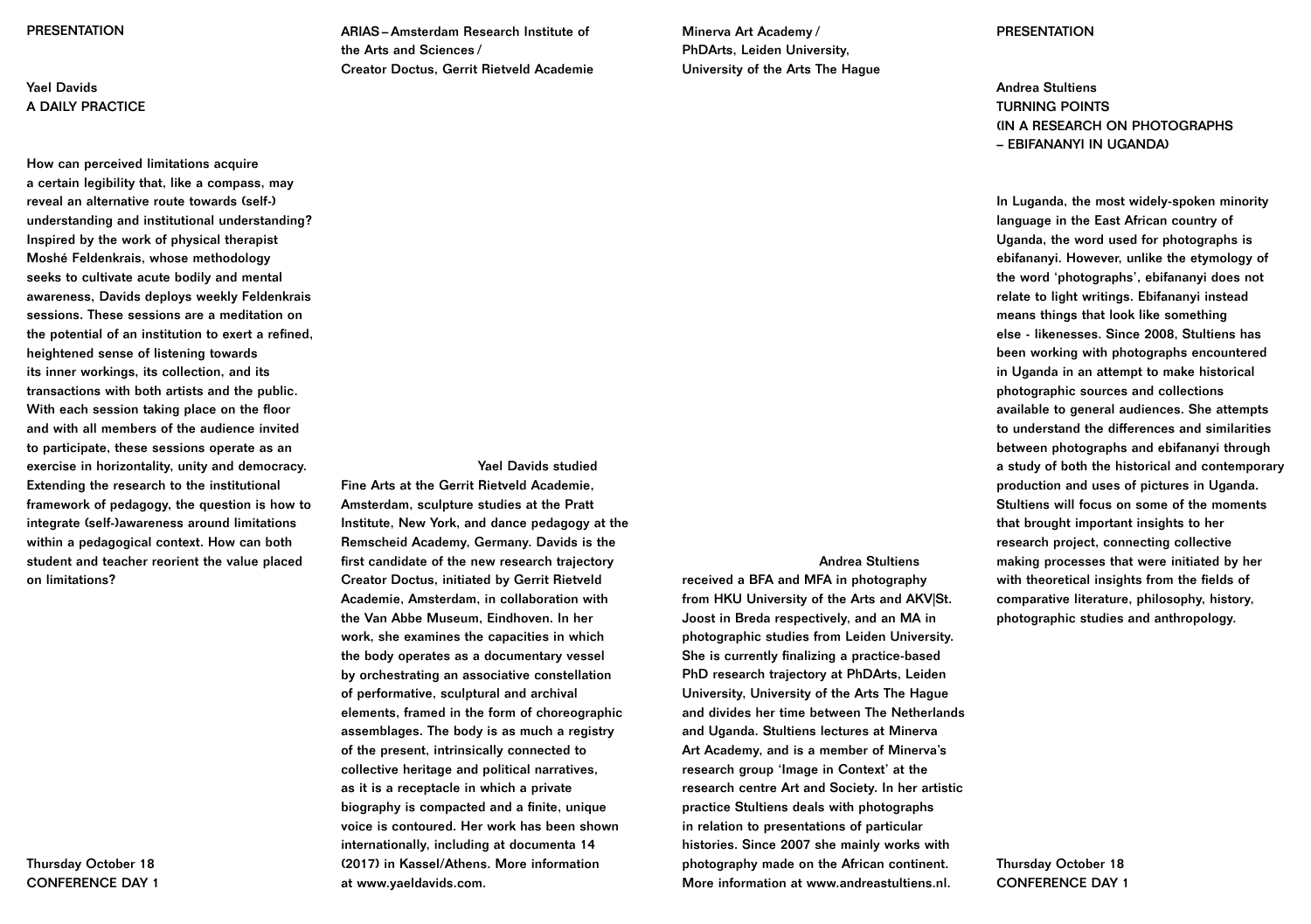**Based in The Hague** directed by João Rival, Le Concert d'Apollon was created in 2014 with the aim of exploring French orchestral works and providing audiences with the experience of listening to live, historically-informed, yet fresh, performances. The ensemble works with its own editions, created especially for each concert, which give a unique character to the musical interpretation. For more information on the ensemble, and to listen to and connect with their media, agenda, collaborations and performances, please visit www. leconcertdapollon.com.

João Rival received a BA in harpsichord from the State University of Rio de Janeiro and a BA and MA from the Royal Conservatoire, University of the Arts, The Hague. Rival is currently conducting PhD research at docARTES, Leiden University, under supervision of dr. Jed Wentz (Leiden University) and Graham Sadler (Royal Birmingham Conservatoire). His research project aims to restore orchestral works performed by the Académie Royale de Musique between 1687 and 1733, the inner parts of which were lost.

## PERFORMANCE

João Rival and Le Concert d'Apollon A. CAMPRA (1660–1744) OUVERTURE DE TÉLÈPHE (1712) L. N. CLERAMBAULT (1676–1749) SARABANDE DE LE TRIOMPHE D'IRIS (1706) MARIN MARAIS (1656–1728) MARCHE D'ALCIDE (1693) AIR EN SOL MAJEUR D'ALCIDE PRELUDE D'ALCIONE (1706) ENTRÉES POUR LES MATELOTS D'ALCIONE CHACONNE DE ARIANE ET BACCHUS (1696) PASSEPIED DE SÉMÉLÉ (1709)

|     | <b>Musicians</b>                        |
|-----|-----------------------------------------|
| and | Hautbois: Beto Caserio                  |
| 'n  | Flute: Reiko Tsuki                      |
| ng  | Violins: Nouri Hazama, Anna Triesschijn |
|     | Violas: Sakura Goto and Sara de Vries   |
|     | Violone: Alon Portal                    |
|     | Percussion: Marianna Soroka             |
|     | Harpsichord: João Rival                 |
|     |                                         |

Thursday October 18 FESTIVAL

# Thursday October 18 FESTIVAL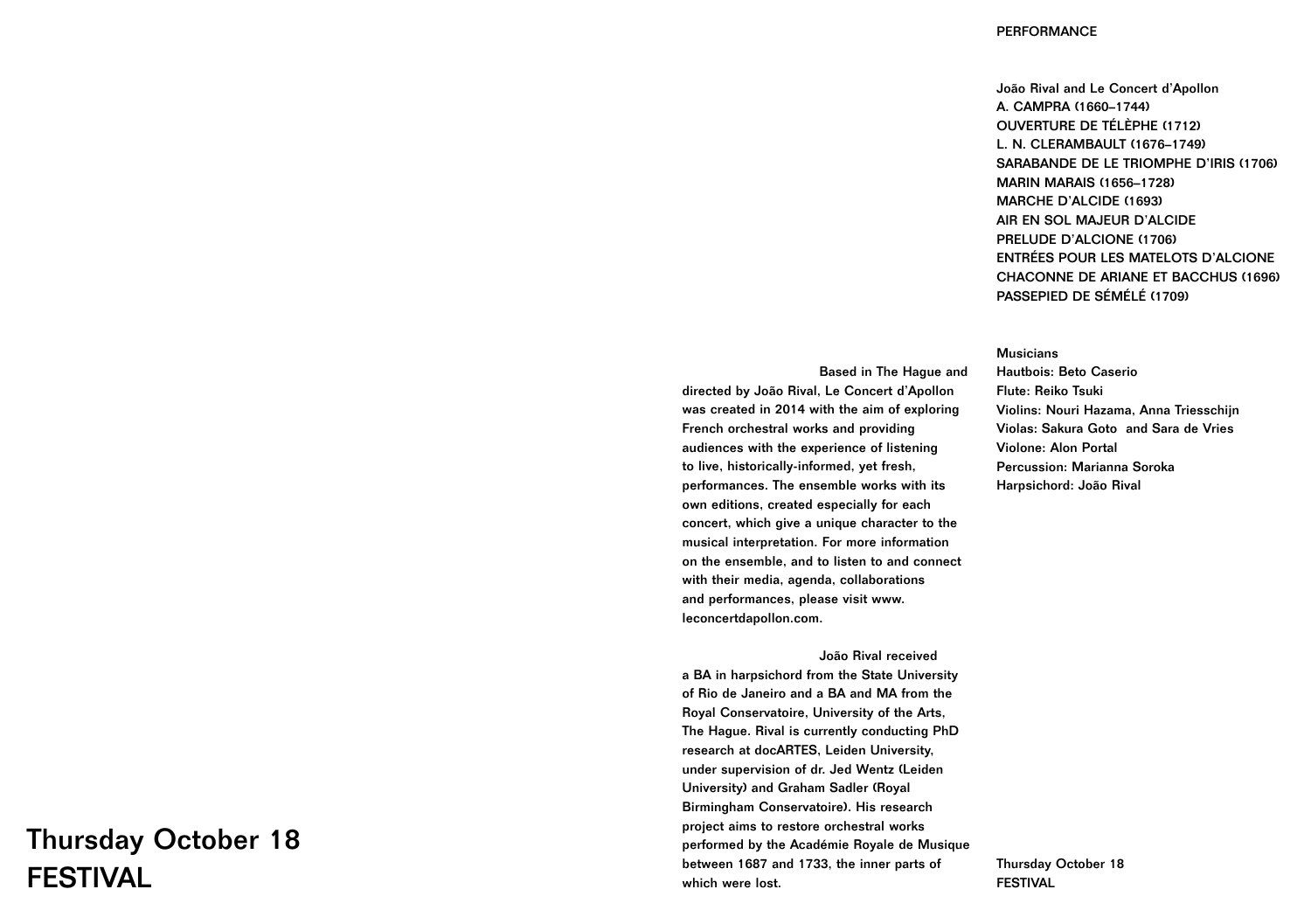# Sophie Ernst and Elisabeth Waagmeester-Wagenaar PHANTASMAGORIA AS ARTISTIC RESEARCH

What do phantasmagoria and artistic research have in common? They both aim at illuminations and knowledge 'embodied and enacted in practice'. This magic lantern lecture will introduce some legendary lantern performers and their practices, and give a glimpse of the ghosts they conjured. As the Flemish phantasmagorist Paul Phyllidoor said: "I shall produce before you simulacra and pictures such as spirits are supposed to be, in the dreams of the imagination or in the lies of charlatans. I do not wish to deceive you; but I will amaze you. It is not my purpose to foster illusion, but to promote education". The presentation is a homage to Prof.dr. Willem Albert Wagenaar who, together with Prof. Frans de Ruiter, initiated the first steps towards the establishment of a PhD trajectory in artistic research at Leiden University. The historic laterna magica will be operated by Elisabeth Waagmeester-Wagenaar, daughter of the late Prof.dr. Wagenaar.

Sophie Ernst is a visual artist based in Berlin and Oxford. In her artistic and theoretical work she follows the idea of projection in relation to architecture, memory and identity. Her work evolves from conversations and interviews, and she sees making art as a response to these encounters. Sophie Ernst is an alumna of PhDArts, Leiden University, University of the Arts The Hague. She defended her thesis 'The Magic of Projection: Augmentation and Immersion in Media Art' in 2016. Ernst is currently developing a video installation for Museum De Lakenhal in Leiden based on her PhD research project. More information at www.sophieernst.com.

Elisabeth Waagmeester-Wagenaar studied Theatre Studies at the University of Amsterdam. She is a Magic Lantern performer at the Christiaan Huygens Theatre, which was founded in 1979 by her father, Prof.dr. Willem Albert Wagenaar. Wagenaar's goal was to surprise audiences in the same way performers did when the Magic Lantern was first used. He did so not only by means of beautiful, hand-painted and moving slides, but also with exciting and funny stories. As Wagenaars' daughter, Elisabeth has been trained in performing with the magic lantern since early childhood.

#### Ned McGowan holds

degrees in composition from the Royal Conservatoire in The Hague and in flute from the Cleveland Institute of Music and the San Francisco Conservatory of Music. Known for its rhythmical vitality and technical virtuosity, his music has won awards and has been performed at Carnegie Hall, the Concertgebouw, and other halls and festivals around the world by many orchestras, ensembles and soloists. As a flutist he plays classical, contemporary and improvisational concerts internationally. McGowan is a lecturer in composition, in ensembles, and in Advanced Rhythm and Pulse at the Utrecht Conservatory and at the Music and Technology branches of the HKU University of the Arts Utrecht. In September 2016 Ned started an artistic research PhD project about speed, frame and time in music at docARTES, Leiden University. More information at www.nedmcgowan.com.

#### Laurens de Boer studied

piano at the Rotterdam Conservatory of Music under the supervision of Barbara Grajewska. He specializes in contemporary music, fusing it with other musical styles. Apart from developing his solo project 'Percussive Piano', de Boer works internationally as a pianist in several solo projects and ensembles, and most notably in the Rosa Ensemble and the Doelen Ensemble.

### **PERFORMANCE**

Ned McGowan and Laurens de Boer BLACK AND WHITE SUNSHINE (2014) FOR CRYING OUT LOUD (2004) THE SPEED OF TIME (2014)

Composition: Ned McGowan Piano: Laurens de Boer

These works explore our experience of speed in music in various ways. The first piece, Black and White Sunshine, is written entirely in frameworks of five - either in quintuplets or in layered groupings. For Crying Out Loud, which lasts about one minute, explores the relationship between density of events and our perception of duration. The final piece, The Speed of Time, takes place within a constant metrical length of 6 seconds, as articulated live by a metronome. As the density of events between each click increases, so does its perceived length. Furthermore, the piece juxtaposes human and machine time for the listener.

Thursday October 18 FESTIVAL

Thursday October 18 FESTIVAL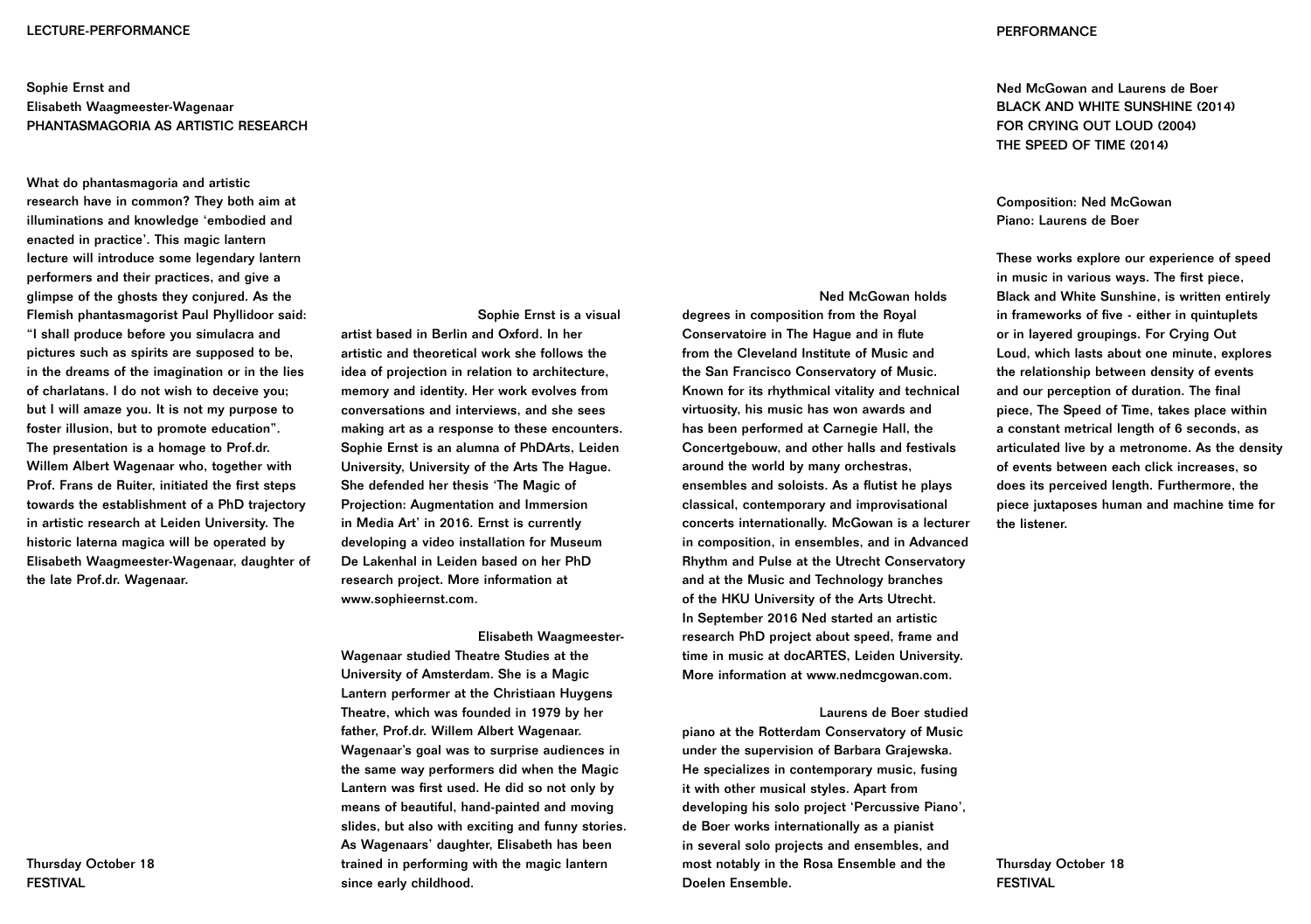# Richard Barrett NERVOUS SYSTEM

'nervous system' is a solo composition conceived for a computer-based instrument, consisting of sound-materials and structural components which are brought together differently in each performance as a result of spontaneous actions and reactions by the performer. It was first performed in Melbourne in July 2014 as part of a concert with Speak Percussion at SIAL Studios.

Richard Barrett works

internationally as a composer and performer. His principal composition teacher was Peter Wiegold. Barrett teaches at the Institute of Sonology based at the Royal Conservatoire, University of the Arts, The Hague and at Leiden University's Academy of Creative and Performing Arts. His work encompasses the range between free improvisation and intricately-notated scores, between acoustic chamber music and the innovative uses of digital technology. His work as composer and performer is documented on over forty CDs, including seven discs devoted to his compositions and nine by FURT. More information at richardbarrettmusic.com.

Suzan Tunca and Giuliano Bracci **SEI** 

Suzan Tunca has worked as a dancer, choreographer and choreographic assistant in The Netherlands and Giuliano Bracci is an "Time and Space are affections of being" (Newton, De Gravitatione). SEI is a solo dance performance by Suzan Tunca on the edge between improvisation and choreography, between immediate intuitive action and pre-determined acoustic and choreographed movements. Suzan dances to a solo violin composition by Johann Sebastian Bach as remixed live by Giuliano Bracci. The presence of different and parallel tracks of the piece serves the search for inhabiting a multitude of body morphologies in dialogue with the acoustic dimensions unfolding around Bach's composition. In SEI, dance becomes an instrument with which to investigate and communicate embodied gnosis. Embodied gnosis is understood here as an intuitive knowing engendered by the experience of inspiration and suspended in a liminal realm between the logic of a dancing body and faith. To question spirit (spirituality) and matter (corporeality) via the dynamic interplay between the psyche (the subject) and physis (the body/the planet/the universe) is taken here as both a departure point and primary condition for the creation of a dance language. On a more specific level of bodily articulation, polar oppositions of forces that appear to be in a relation of infinite tension towards each other in dance are tested and tasted with regard to their communicative potentials. Relating through bodily motion to the tension fields between endurance/ephemerality, here physical space/ethereal space and gravity/levity

Dance: Suzan Tunca Music: J.S. Bach and Giuliano Bracci

internationally since 1998. Between 2005–2013 she danced with Emio Greco | PC. 2007. She was nominated for the "swan most impressive dance performance" in The Netherlands. In 2015 she completed a research MA artistic research at the University of Amsterdam with a video work and live performance at the Stedelijk Museum Bureau Amsterdam. Suzan is currently responsible for the dance research activities at ICKamsterdam, the development and implementation of an artistic research curriculum for dancers at Codarts, Rotterdam, and is a member of DAS graduate school's THIRD. She is a PhD candidate at PhDArts, Leiden University, University of the Arts The Hague since January 2018. Italian composer and artistic researcher based in The Netherlands. He studied composition at the conservatoires of Florence and Amsterdam and philosophy at La Sapienza in Rome. He is currently working on his PhD research project at docARTES, Leiden University. Bracci has composed works for ensembles such as Silbersee, New European Ensemble, Ensemble Klang, Nieuw Ensemble, L'Arsenale and Het Gelders Orkest. He received an honourable mention at the Gaudeamus Prize, was finalist of the Premio Reina Sofia Madrid, and his music is regularly performed in The Netherlands and abroad. More information at www.giulianobracci.com. becomes a way of speaking and knowing.

Thursday October 18 FESTIVAL

#### **PERFORMANCE**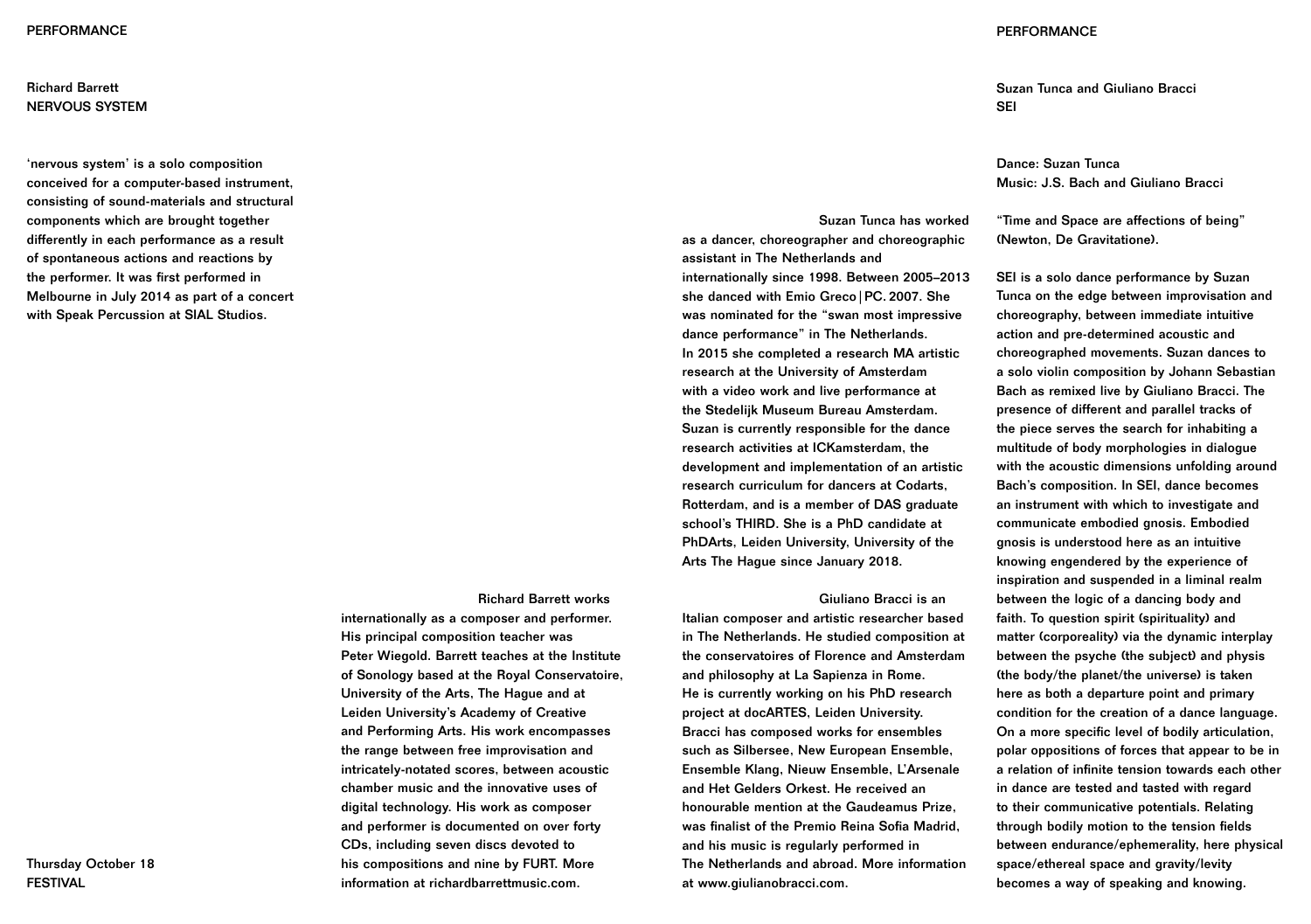# Eleni Kamma and Margo van de Linde PUNCH LINE (LANGUAGE)

Cast: The One Whose Words Penetrate Brains Location: Bema at Ancient Agora Plot: The One Whose Words Penetrate Brains stands on the Bema at the Ancient Agora and speaks about the new cyber-bema and its potential.

Sketch: The One Whose Words Penetrate Brains steps on the rock and starts talking loudly.

Eleni Kamma's research project 'Taking Place: Parrhesiastic practices of social transformation within local forms of theatricality' examines how local European forms of theatre and urban scenographies can be rephrased as 'parrhesiastic' practices of social transformation. Her art practice serves as both starting point and framework of the project. Kamma's viewpoint continually moves between the positions of artist and researcher, her practice being situated between a monologue and dialogue. Kamma is working along a Möbius strip schema, which keeps shifting or circulating between her as an individual artist, practicing her monologue (e.g. through drawings and objects), to dialectic collaborative attempts between individuals and herself (e.g. the journal Paroikeo, walking and talking activities, a performative event), to then writing about it. On the occasion of celebrating ten years PhDArts, Eleni invites theatre director, actress and singer Margo van de Linde to take the floor and to step into standup comic and writer Dimitris Dimopoulos's newly commissioned joke LANGUAGE, which casts Eleni's parrhesiastic character The One Whose Words Penetrate Brains as protagonist.

Eleni Kamma studied at the Chelsea College of Art & Design in London (MA) and the Athens School of Fine Arts (BA). In 2008/2009 she was a Fine Art Researcher at the Jan Van Eyck Academie, Maastricht. Recent solo exhibitions are: The Selfie-Junkie, The Fool, The Animal…and so on, at the Royal Academy of Fine Arts, Brussels (2018), and Oh, for some more Amusement!, at Netwerk, Aalst (2015). Her work has been included in the 2015 Thessaloniki Biennial, the 2008 International Moscow Young Biennial, and the 2007 International Istanbul Biennial. Kamma is currently a PhD candidate at PhDArts, Leiden University, University of the Arts The Hague and a member of the artist platform JUBILEE. She lives and works in Brussels and Maastricht. More information at www.elenikamma.com.

Margo van de Linde is a theatre director, actress and singer. She has worked in the entertainment industry for over ten years as a comedy improviser and spoken word artist. Choosing this path has influenced her projects, which often include role-play and something 'unfixed.' Van de Linde is a graduate of the MA programme DAS Theatre, Amsterdam University of the Arts, and is currently showing her work in The Netherlands and Belgium. More information at www.margovandelinde.com.

Thursday October 18 FESTIVAL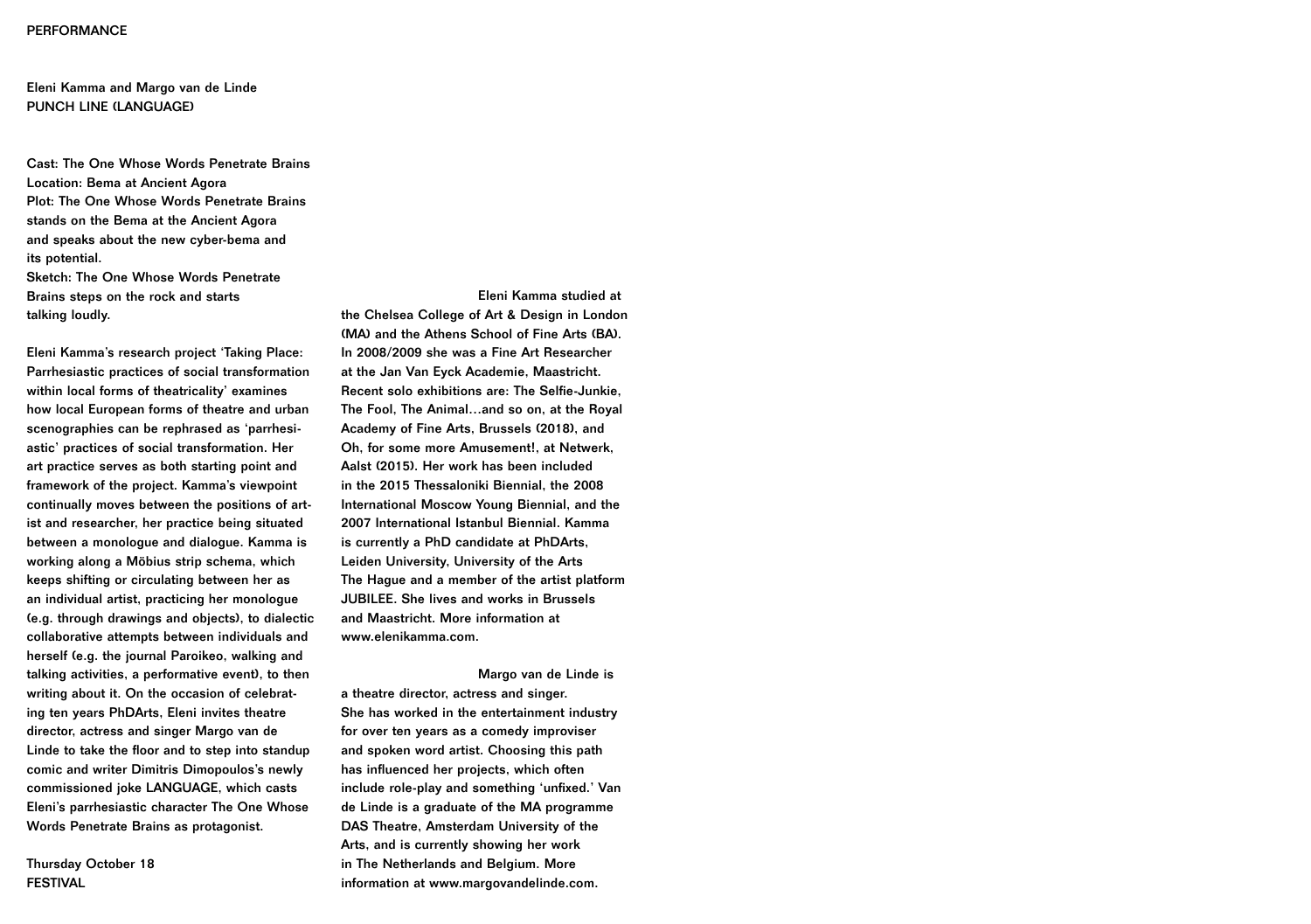#### KEYNOTE LECTURE

# Prof. dr. Peter-Paul Verbeek ART AND TECHNOLOGY AS EXPERIMENTAL PHILOSOPHY

Peter-Paul Verbeek is Professor of Philosophy of Technology at the Department of Philosophy and co-director of the DesignLab at the University of Twente, The Netherlands. He is also Honorary Professor at the Techno-Anthropology program of Aalborg University, including its Copenhagen campus. His research focuses on the philosophy of human-technology relations, in relation to philosophical theory, ethical reflection, and practices of design and innovation. In 2014 he received a VICI award from the Netherlands Organization for Scientific Research (a personal grant for innovative research) to develop a theory of technological mediation, aiming to theorize how technologies play a mediating role in scientific practices, ethical frameworks and religion, and how this mediating role of technologies can be included in design practices. Earlier he received a VIDI-award (2008) for studying human enhancement technologies and the blurring boundaries between humans and technologies, and a VENI-award (2004) for studying the moral significance of technology and its implications for design. From 2010 to 2012 he held the Socrates Chair of Philosophy at Delft University of Technology; in 2006 he was Guest Professor of Philosophy of Technology at Aarhus University, Denmark. Friday October 19 CONFERENCE DAY 2

How to make sense of the role of technology in society and human existence? Despite their apparent differences, artistic research and philosophy of technology can mutually inspire each other to answer this question. While artistic research investigates the world by other means than the cognitive and discursive methods of the sciences, philosophy of technology seeks to develop new conceptual frameworks to understand the nature and implications of technological innovations. At the same time, however, artistic research and philosophy of technology share a focus on materiality and empirical concreteness. In order to analyze the connection between artistic research and philosophy of technology, Verbeek will discuss how the work of Stelarc and Yvonne Dröge Wendel sheds new light on material culture and on human-technology relations. In addition to the 'empirical turn' in philosophy of technology, which moved from applying pre-given philosophical theory to investigating actual technological developments, artistic research offers an 'experimental turn', which is much needed in philosophy of technology. By creating things, technological objects, and human-technology relations that escape our common concepts and frameworks, artistic work has the potential to probe more deeply into technological culture than philosophers can, urging philosophers to develop new concepts and frameworks for making sense of the new material world with which they are experimenting.

# Friday October 19 CONFERENCE DAY 2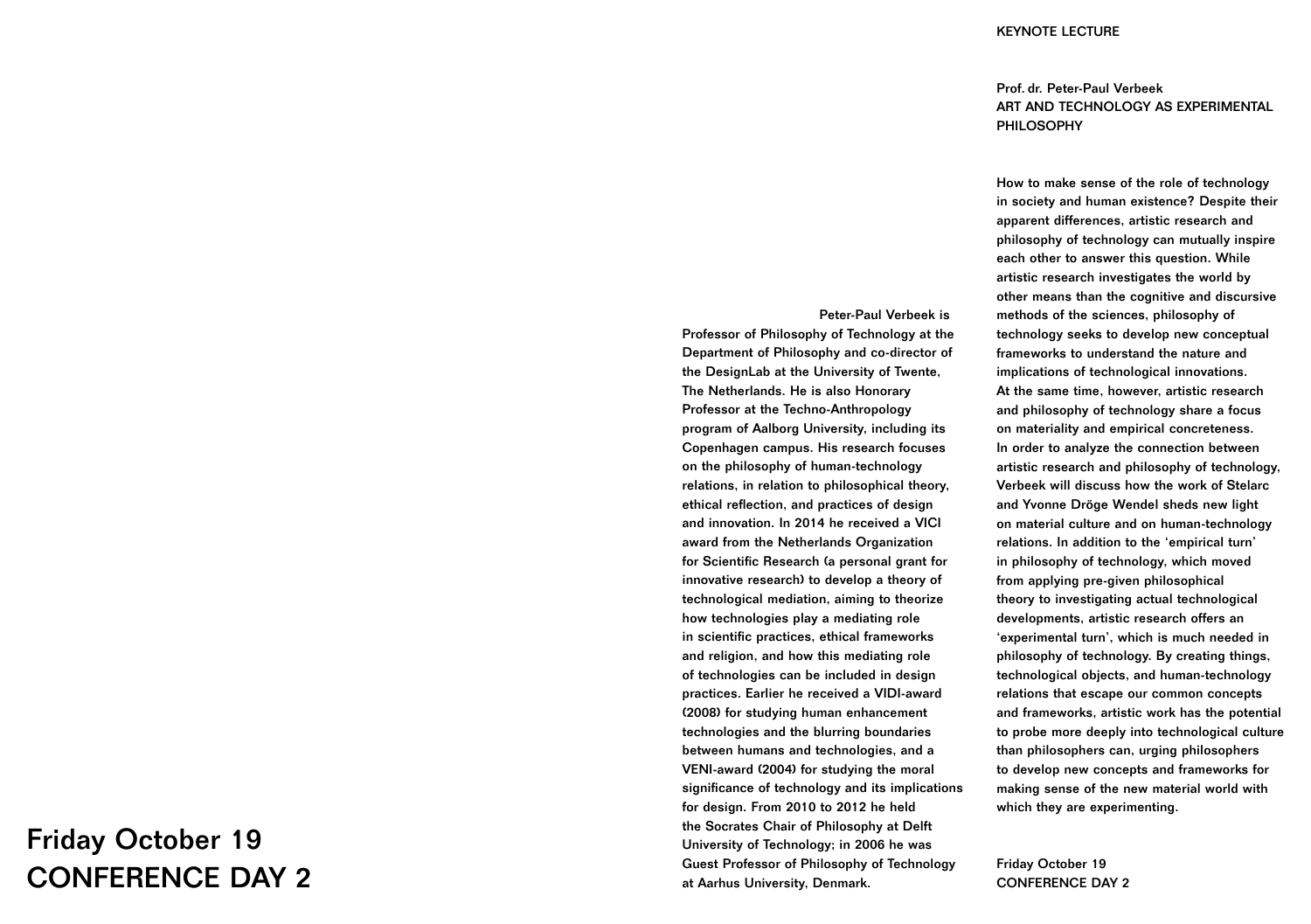Marlies Vermeulen and Veerle Spronck TUNING IN, MAPPING OUT

In recent years, the Lectoraat Autonomie en Openbaarheid in de Kunsten at ZUYD University of Applied Sciences and Maastricht University have explored the contours of a 'Maastricht-style' of artistic research. Today, we can map out this style in-the-making on the basis of three central characteristics. In Maastricht, artistic research (1) functions as a 'Collaboratory'. It starts from collaboration between researchers, backgrounds, disciplines, and institutions. In these co-operations, (2) researchers develop empirical, ethnographic methodologies. These methodologies, ultimately, allow the artistic researchers to operate in specific societal contexts and to investigate shared issues within these contexts. This brings about (3) a focus on the intimacy of the local. In this presentation, Vermeulen and Spronck will discuss and illustrate this style of artistic research on the basis of two currently-ongoing research projects in Maastricht. In her own research, Marlies Vermeulen develops a new discipline called 'cartopology', which combines knowledge from architecture, anthropology and cartography. Veerle Spronck is part of a multidisciplinary research team that examines and experiments with symphonic orchestras and their audiences.

#### Marlies Vermeulen

is co-founder of the spatial-anthropological practice Dear Hunter, in which she produces alternative maps and atlases through qualitative fieldwork. In her PhD project she reflects on her practice by distilling a new discipline called 'cartopology' in collaboration with the Lectoraat Autonomie en Openbaarheid in de Kunsten at Zuyd University of Applied Sciences, Maastricht University, and RWTH Aachen. Simultaneously, Marlies teaches 'cartopology' at the faculties of architecture of different universities.

Veerle Spronck works as a PhD researcher in the NWO/SIA project Artful Participation: Doing Artistic Research with Symphonic Audiences, which is a collaboration between Maastricht University, Lectoraat Autonomie en Openbaarheid in de Kunsten at Zuyd University of Applied Sciences, and the South Netherlands Philharmonic. She conducts ethnographic research on the everyday practices of four symphonic orchestras in The Netherlands.

PhDArts, Leiden University, University of the Arts The Hague

Riccardo Giacconi studied fine arts at the University IUAV of Venezia, at UWE in Bristol, and at New York University. His recent work has been exhibited at ar/ge kunst (Bolzano), MAC (Belfast), FRAC Champagne-Ardenne (Reims), and at the 6. Moscow International Biennale for Young Art. He was artist-in-residence at the Centre International d'Art et du Paysage (Vassivière, France), lugar a dudas (Cali, Colombia), MACRO Museum of Contemporary Art of Rome, and La Box (Bourges). He presented his recent films at several festivals, including the New York Film Festival, Venice International Film Festival, IDFA Amsterdam, IFFR Rotterdam, Visions du Réel and FID Marseille, where he won the Grand Prix of the international competition in 2015. He is a PhD candidate at PhDArts, Leiden University, University of the Arts The Hague. More information at www.riccardogiacconi.com.

#### **PRESENTATION**

# Riccardo Giacconi NOTES ON ANIMATION

Riccardo Giacconi's PhD project investigates the relationship between a range of narrative forms (puppetry, street storytellers, flyers and pamphlets) and a series of pre-political acts of revolt between Italy and South America, evoking a narrative constellation between animation, suggestion and orality. The presentation develops around the striking similarities between the espiritado, a Colombian puppet character presumably inspired by the murder of a policeman during a village celebration, and Italian soldier Augusto Masetti, who in 1911 in Bologna shot at his commander in an act of insubordination against the colonial war in Libya. What the two figures share is total amnesia with regards to their acts of revolt, which were carried out either in a trance or in a state of somnambulism. These two figures may serve as starting points for an investigation into the status of documents, into how stories are traversed by different social and political currents, and into the connections between pre-political acts and out-dated forms of transmission. Working with archival documents, oral testimonies and theatre scripts, this research project intertwines the real and fictitious vicissitudes of the two characters in order to investigate a possible connection and to question the status of those documents that are not based on stable and certified formats, but that exist solely in the form of variations.

Friday October 19 CONFERENCE DAY 2

Friday October 19 CONFERENCE DAY 2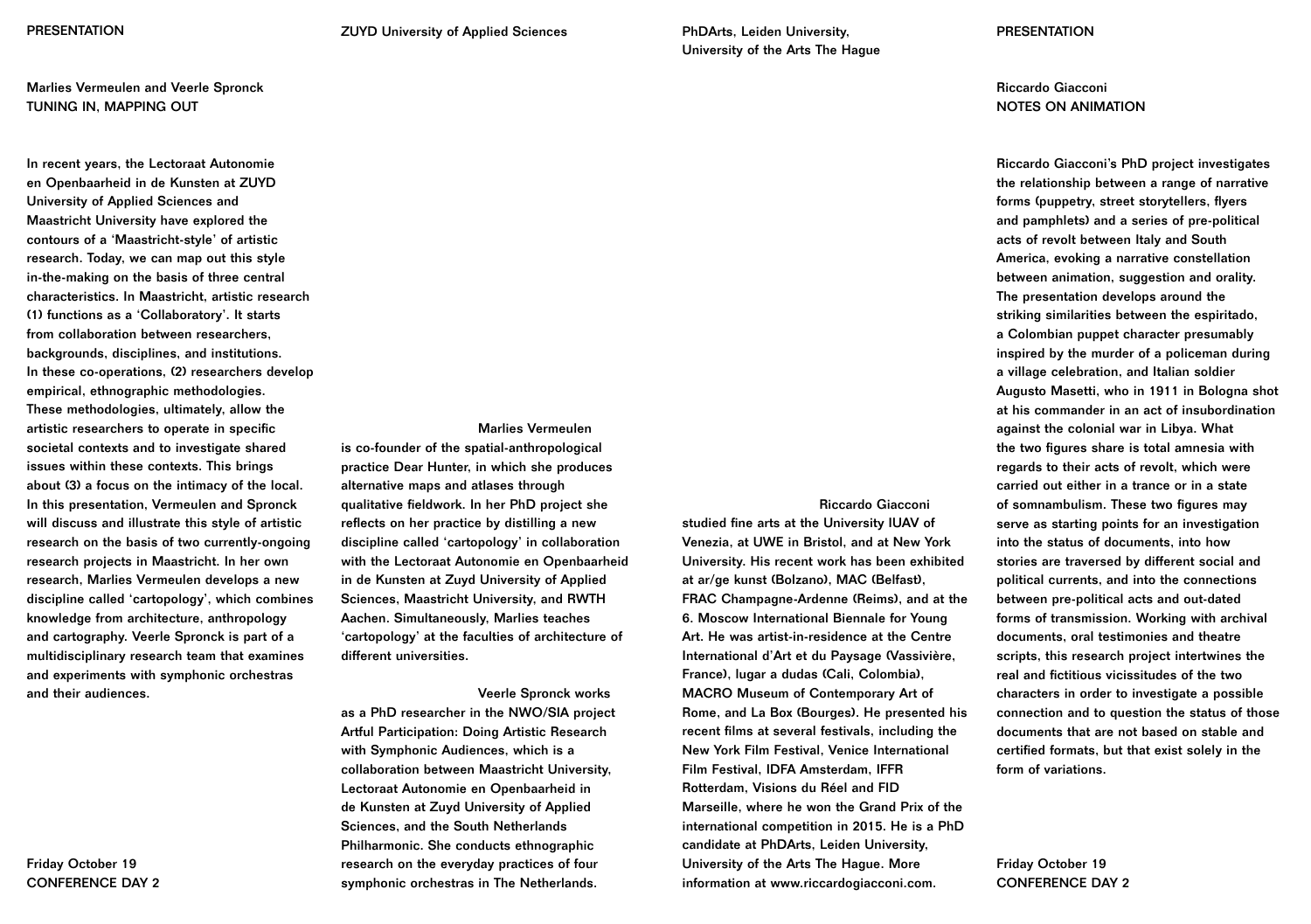#### **PRESENTATION**

Anja Groten THE WORKSHOP AS A SITE FOR **CONTESTATION** 

In the context of Groten's PhD research into the possibilities and limitations of friction enabled by collaborative processes of designing technology, the workshop has become an important medium. The workshop is a popular framework for cultural production, bringing together groups of people from different fields in order to co-produce knowledge. Buzzwords surrounding the workshop phenomenon such as 'rapid prototyping' advocate highvelocity technological development and imply that the workshop is a highly productive format. Situated between work and leisure, workshops are usually organized in the context of extracurricular activities such as symposia, incubator programs, and innovation labs. By looking closely at the co-creative environment of one concrete example of a workshop, Groten examines the workshop's capability and incapability of creating critical conditions for designing technology. A critical condition in this context describes a condition of not-yet-knowing informed by states of suspicion and alertness (Felski, 2015), secondguessing and confronting assumptions about what is often described by tech-optimists as innovation.

PhDArts, Leiden University, University of the Arts The Hague / Critical Making consortium

Anja Groten is an independent designer and researcher based in Amsterdam. Investigating the possibilities of frictional encounters as part of design practice, she designs collective moments of critical making, aimed at discussion, confrontation and contingency. Groten's design practice revolves around the cross-section of digital and physical media, design and art education, and her involvement in different interdisciplinary collectives. Groten works on (self-) commissions and also tutors at the Sandberg Institute Amsterdam. In 2013 she co-founded the initiative Hackers & Designers, attempting to break down barriers between the two fields by enforcing a common vocabulary through education, hacks and collaboration. Currently, Groten is a researcher in the Critical Making Consortium (www.criticalmaking.nl) and a PhD candidate at PhDArts, Leiden University, University of the Arts The Hague. More information at www.hackersanddesigners.nl and www.anjagroten.com.

PhDArts, Leiden University, University of the Arts The Hague / Critical Making consortium

Shailoh Phillips is an artist, researcher and educator, trained in Anthropology, Philosophy and Cultural Analysis at the University of Amsterdam and Humboldt University, with a Masters of Education in Arts and Design at Piet Zwart Institute, Rotterdam. Her practice revolves around fostering playful forms of resistance and seeking out pressure points to act in the face of social inequalities and unfolding ecological disasters. She teaches at Willem de Kooning Academy, Rotterdam, Design Academy Eindhoven, and the Royal Academy of Art, The Hague. Phillips is a researcher in the Critical Making Consortium (www.criticalmaking.nl) and a PhD candidate at PhDArts, Leiden University, University of the Arts The Hague. More information at www.studiobabel.nl.

#### **PRESENTATION**

# Shailoh Phillips INFLATABLE CRITIQUE: CYBERNETICS AND TACTICS FOR COLLABORATIVE DIRECT ACTION

In her PhD research project, Phillips is working on developing critical tools for expressing, teaching and mobilizing political critique with and through (networked) objects. In this presentation she will reflect on a public intervention that made use of the playful and light material of a giant yellow inflatable pipeline. The intervention was developed in the context of a collaborative summer school at West Gallery in The Hague, the Cybernetic Advertising Agency. During this one-week multidisciplinary art and theory lab (co-organized with Baruch Gottlieb and Artúr van Balen), participants explored the inner workings of the 'attention economy' and discussed its implications for the arts. Linking this case study back to her main research question, Phillips will address the potential inflation of the 'critical', specifically in the context of the arts. Criticism without action is insufficient. Action without criticality may have adverse effects, or be co-opted. This seems to leave us at an impasse: how to operate critically, when we are stuck inside cybernetic systems of control, advertising, and global hyper-industry?

Friday October 19 CONFERENCE DAY 2

Friday October 19 CONFERENCE DAY 2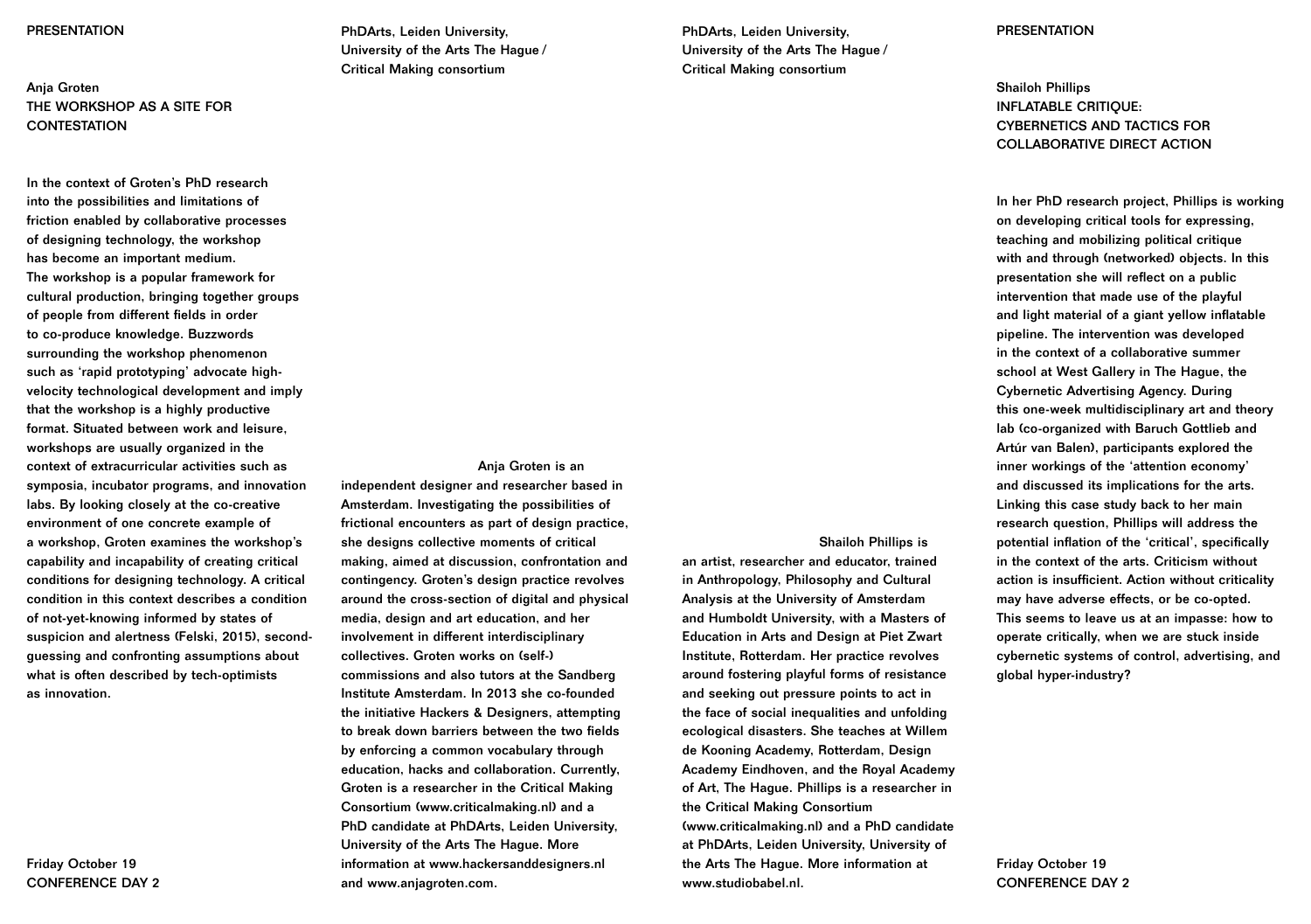Gabriel Paiuk is a

composer and sound artist whose work focuses on how our engagement with sound is modulated by notions, practices and conditions of mediation. In recent years his work has been presented at Gallery W139, LIMA (Amsterdam), Willem Twee Kunstruimte-November Music Festival and Sonic Acts Festival. His sound installation Res Extensa was awarded the Gaudeamus composition prize in 2006. He is currently a faculty staff member at the Institute of Sonology – Royal Conservatoire The Hague and a PhD candidate at Leiden University's Academy of Creative and Performing Arts. More information at www.gabrielpaiuk.com.

### SOUND INSTALLATION

Gabriel Paiuk DISTANCE / FICTION

Loudspeakers and recording mechanisms, as instruments of amplification and framing of particular listening stances, are part of our everyday reality. As such, they inform our attention and are entwined with our auditory imagination. Distance / Fiction builds a sounding space where the listener is invited to explore the ways in which we engage with the products of sound reproduction technology: how do they constitute what we consider to be possible, fictional or real, and how do we codify what we perceive as a representation or as the physical imprint of the sound-emitting devices themselves?

Distance / Fiction will remain open on weekdays after the conference at ACPA's Exhibition Space in the PJ Veth Building until February 1st.

Thursday October 18 & Friday October 19 ACPA EXHIBITION SPACE

# Thursday October 18 & Friday October 19 ACPA EXHIBITION SPACE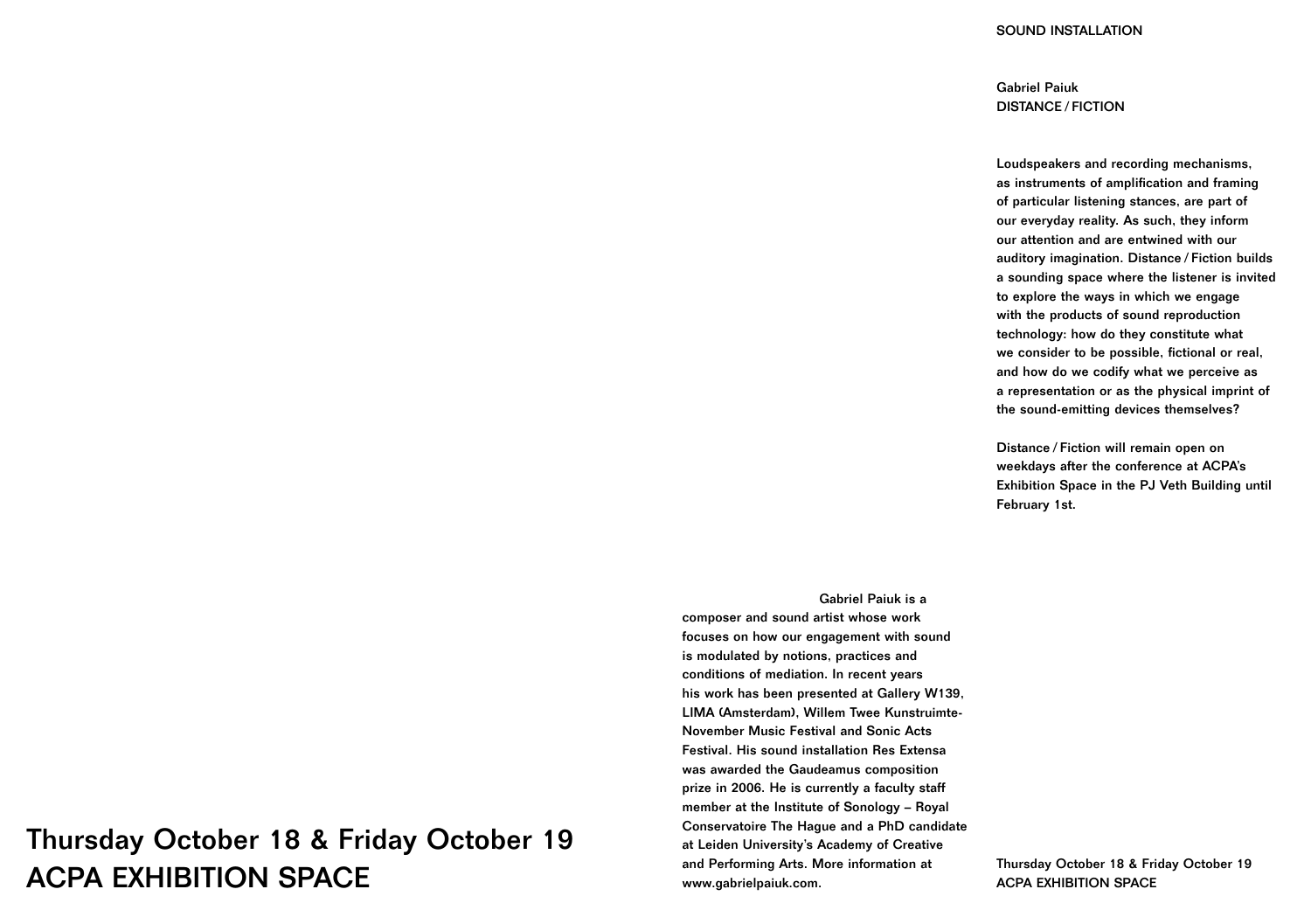Janneke Wesseling is Professor in the Practice

and Theory of Research in the Visual Arts, Faculty of Humanities, Leiden University. She is director of PhDArts at Leiden University's Academy of Creative and Performing Arts (ACPA), and professor ('lector') in Art Theory & Practice at the University of the Arts, The Hague. Wesseling writes as art critic for the Dutch daily newspaper NRC Handelsblad. In addition, she publishes regularly on contemporary art in magazines and catalogues in The Netherlands and abroad. She has also published a number of independent studies and books, including The Perfect Spectator (2017) and See it Again, Say it Again (2011), and is a frequent speaker at international conferences. Since 2016, Wesseling chairs a research consortium including Leiden University, Rotterdam University of Applied Sciences, Waag Society in Amsterdam, Het Nieuwe Instituut in Rotterdam and West Den Haag. The consortium is currently working on a four-year research project financed by the Netherlands Organization for Scientific Research (NWO), investigating to what extent Critical Making can serve as a comprehensive concept for design, technology, education and activism intersecting with critical contemporary art practices and artistic research.

Henk Borgdorff is Professor of Research in the Arts and Academic Director of the Academy of Creative and Performing Art, Leiden University and professor ('lector') at the Royal Conservatoire, University of the Arts, The Hague. He was professor in Art Theory and Research at the Amsterdam School of the Arts (until 2010), visiting professor in Aesthetics at the Faculty of Fine, Applied and Performing Arts at the University of Gothenburg (until 2013), and editor of the Journal for Artistic Research (until 2015). His has published widely on the theoretical and political rationale of research in the arts. A selection of these writings was published as The Conflict of the Faculties: Perspectives on Artistic Research and Academia (Leiden University Press 2012). Borgdorff is president of the Society for Artistic Research. See his profile page on the Research Catalogue: www.researchcatalogue.net.

PhDArts

Prinsessegracht 4 2514 AN The Hague The Netherlands info@phdarts.eu www.phdarts.eu

PhDArts, international doctorate programme in art and design, is a collaboration between Leiden University Academy of Creative and Performing Arts and the Royal Academy of Art (KABK) in The Hague.